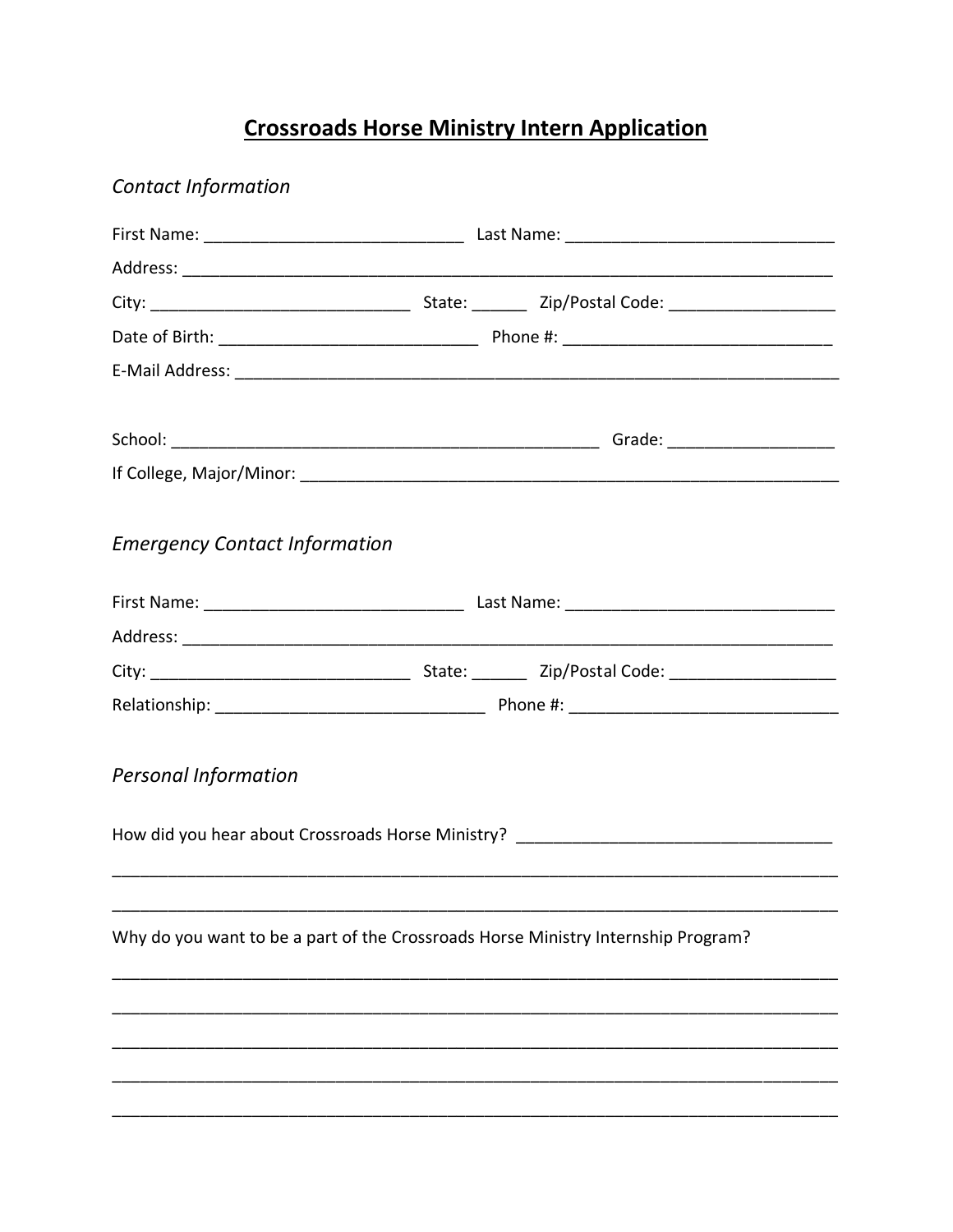| Please share a little bit about your personal testimony/life's story (You may continue on a   |
|-----------------------------------------------------------------------------------------------|
|                                                                                               |
|                                                                                               |
|                                                                                               |
|                                                                                               |
|                                                                                               |
|                                                                                               |
|                                                                                               |
|                                                                                               |
|                                                                                               |
|                                                                                               |
|                                                                                               |
|                                                                                               |
|                                                                                               |
|                                                                                               |
|                                                                                               |
|                                                                                               |
|                                                                                               |
| What skills/experience do you have with riding, roping, horsemanship, cattle, ranching, etc.? |
|                                                                                               |
|                                                                                               |
|                                                                                               |
|                                                                                               |
|                                                                                               |
|                                                                                               |
|                                                                                               |
|                                                                                               |
|                                                                                               |
|                                                                                               |
|                                                                                               |
|                                                                                               |
|                                                                                               |
|                                                                                               |
|                                                                                               |
|                                                                                               |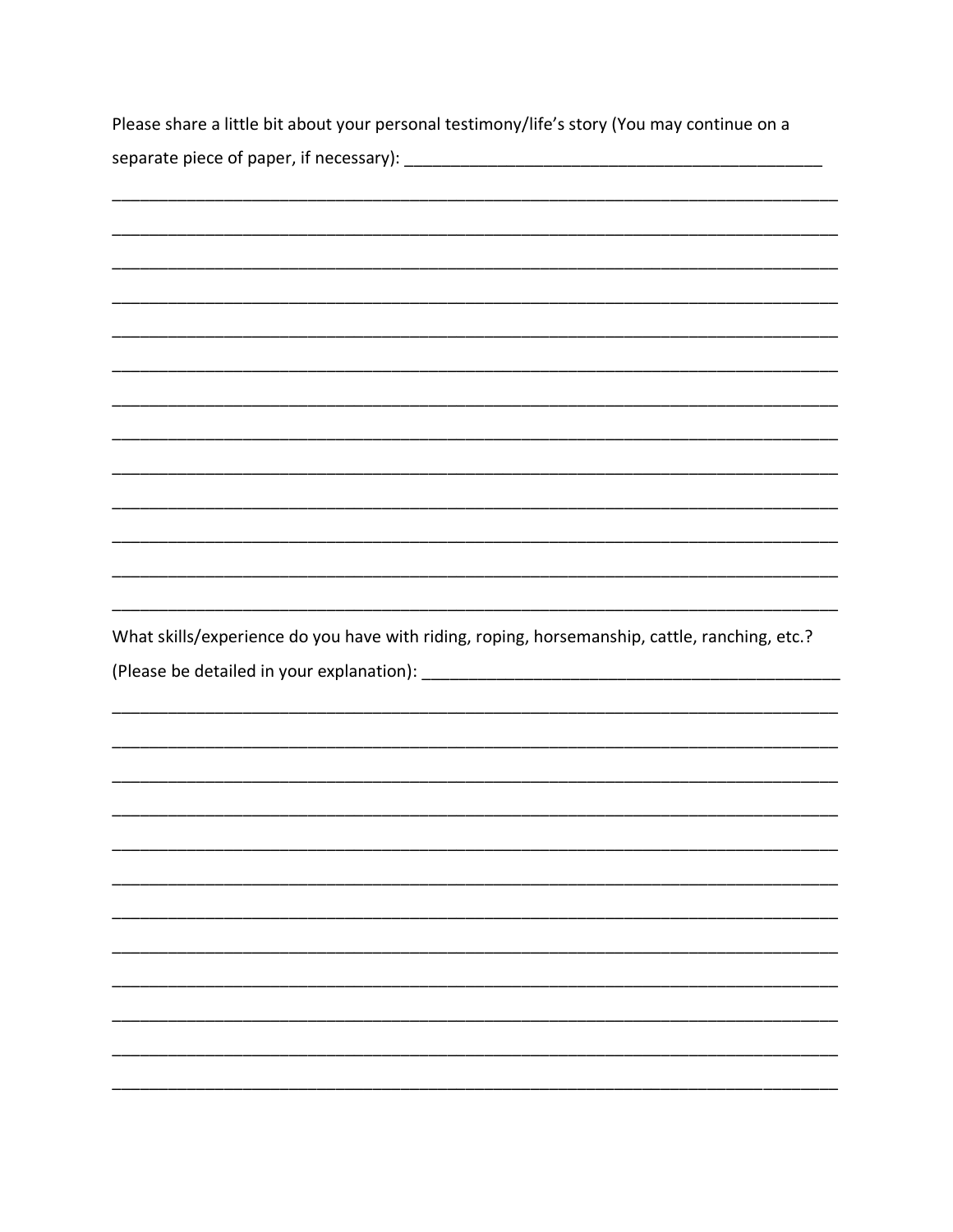What has been the hardest lesson you have learned? How has it affected you? \_\_\_\_\_\_\_\_\_\_\_ Do you believe yourself to be a born-again Christian? If so, explain what that means to you: Do you have a church that you currently attend? If so, how long? \_\_\_\_\_\_\_\_\_\_\_\_\_\_\_\_\_\_\_\_\_\_ Describe the community in which you are involved? (small groups, sports, bible studies, 4-H, Do you currently have an active male role model in your life, whether it be a parent, relative, friend, church member, etc.? If so, tell us about them and their impact: \_\_\_\_\_\_\_\_\_\_\_\_\_\_\_\_\_\_\_\_\_\_\_\_\_\_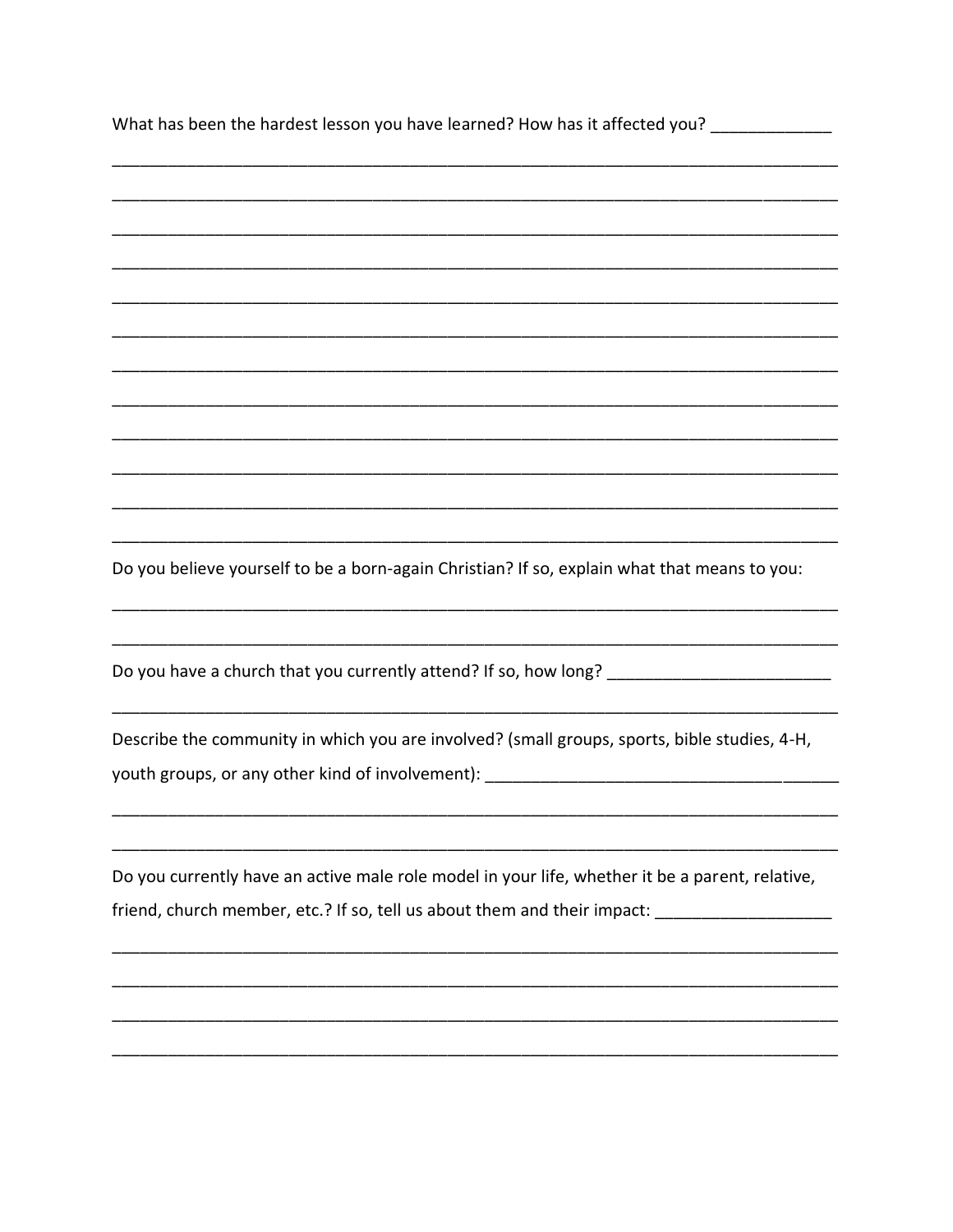# *Health History*

| Please list all known allergies including food, medicinal, or environmental (hay, insect stings,                                                                                                     |  |  |  |  |  |
|------------------------------------------------------------------------------------------------------------------------------------------------------------------------------------------------------|--|--|--|--|--|
| Is there any diet/nutritional related information we should be made aware of? (Lactose                                                                                                               |  |  |  |  |  |
| Please list any medications you are currently taking (including prescription, over-the-counter,                                                                                                      |  |  |  |  |  |
| Are you currently receiving care from any doctors, chiropractors, health care professionals?                                                                                                         |  |  |  |  |  |
| Please list any surgeries or hospitalizations that you have had and their approximate date/year:                                                                                                     |  |  |  |  |  |
| Have you ever been treated for, or struggled with, anything relating to mental/emotional/social<br>health? If so, please elaborate. (Including, but not limited to, depression, ADD, ADHD, traumatic |  |  |  |  |  |
| Do you currently have health insurance?                                                                                                                                                              |  |  |  |  |  |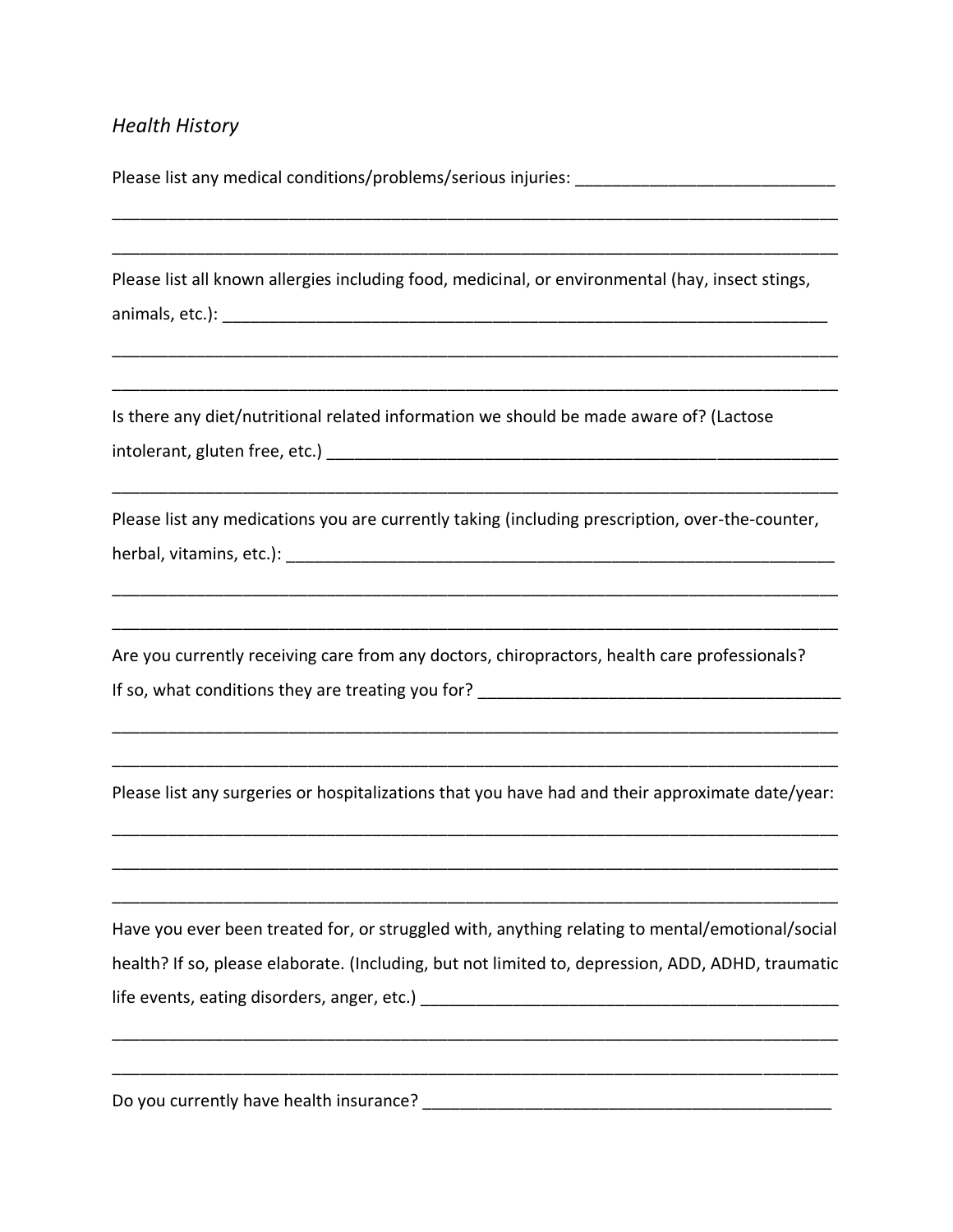## *Personal Struggles*

In the past 6 months have you struggled with alcohol abuse, drugs, narcotics, hallucinogens, or other medications not prescribed by a physician? If yes, please explain:

\_\_\_\_\_\_\_\_\_\_\_\_\_\_\_\_\_\_\_\_\_\_\_\_\_\_\_\_\_\_\_\_\_\_\_\_\_\_\_\_\_\_\_\_\_\_\_\_\_\_\_\_\_\_\_\_\_\_\_\_\_\_\_\_\_\_\_\_\_\_\_\_\_\_\_\_\_\_

\_\_\_\_\_\_\_\_\_\_\_\_\_\_\_\_\_\_\_\_\_\_\_\_\_\_\_\_\_\_\_\_\_\_\_\_\_\_\_\_\_\_\_\_\_\_\_\_\_\_\_\_\_\_\_\_\_\_\_\_\_\_\_\_\_\_\_\_\_\_\_\_\_\_\_\_\_\_

\_\_\_\_\_\_\_\_\_\_\_\_\_\_\_\_\_\_\_\_\_\_\_\_\_\_\_\_\_\_\_\_\_\_\_\_\_\_\_\_\_\_\_\_\_\_\_\_\_\_\_\_\_\_\_\_\_\_\_\_\_\_\_\_\_\_\_\_\_\_\_\_\_\_\_\_\_\_

\_\_\_\_\_\_\_\_\_\_\_\_\_\_\_\_\_\_\_\_\_\_\_\_\_\_\_\_\_\_\_\_\_\_\_\_\_\_\_\_\_\_\_\_\_\_\_\_\_\_\_\_\_\_\_\_\_\_\_\_\_\_\_\_\_\_\_\_\_\_\_\_\_\_\_\_\_\_

\_\_\_\_\_\_\_\_\_\_\_\_\_\_\_\_\_\_\_\_\_\_\_\_\_\_\_\_\_\_\_\_\_\_\_\_\_\_\_\_\_\_\_\_\_\_\_\_\_\_\_\_\_\_\_\_\_\_\_\_\_\_\_\_\_\_\_\_\_\_\_\_\_\_\_\_\_\_

\_\_\_\_\_\_\_\_\_\_\_\_\_\_\_\_\_\_\_\_\_\_\_\_\_\_\_\_\_\_\_\_\_\_\_\_\_\_\_\_\_\_\_\_\_\_\_\_\_\_\_\_\_\_\_\_\_\_\_\_\_\_\_\_\_\_\_\_\_\_\_\_\_\_\_\_\_\_

Have you ever been convicted of a crime? If yes, please explain: \_\_\_\_\_\_\_\_\_\_\_\_\_\_\_\_\_\_\_\_\_\_\_\_\_\_\_\_\_\_\_\_\_\_\_

#### *Commitment*

Are you willing to commit to the necessary time requirements for the Crossroads Horse Ministry Internship Program? (This may include being awake as early as 5:00am, and being home as late as 9:00pm): \_\_\_\_\_\_\_\_\_\_\_\_\_\_\_\_\_\_\_\_\_\_\_\_\_\_\_\_\_\_\_\_\_\_\_\_\_\_\_\_\_\_\_\_\_\_\_\_\_\_\_\_\_\_\_\_

What are the dates you are available to come? \_\_\_\_\_\_\_\_\_\_\_\_\_\_\_\_\_\_\_\_\_\_\_\_\_\_\_\_\_\_\_\_\_\_

Unfortunately, with only three intern spots to fill, not every applicant will be a hired on. If we are not able to take you on for 2020, would you be interested and available for the summer of 2021? \_\_\_\_\_\_\_\_\_\_\_\_\_\_\_\_\_\_\_\_\_\_\_\_\_\_\_\_\_\_\_\_\_\_\_\_\_\_\_\_\_\_\_\_\_\_\_\_\_\_\_\_\_\_\_\_\_\_\_\_\_\_\_\_\_\_\_\_\_\_\_\_

\_\_\_\_\_\_\_\_\_\_\_\_\_\_\_\_\_\_\_\_\_\_\_\_\_\_\_\_\_\_\_\_\_\_\_\_\_\_\_\_\_\_\_\_\_\_\_\_\_\_\_\_\_\_\_\_\_\_\_\_\_\_\_\_\_\_\_\_\_\_\_\_\_\_\_\_\_\_

\_\_\_\_\_\_\_\_\_\_\_\_\_\_\_\_\_\_\_\_\_\_\_\_\_\_\_\_\_\_\_\_\_\_\_\_\_\_\_\_\_\_\_\_\_\_\_\_\_\_\_\_\_\_\_\_\_\_\_\_\_\_\_\_\_\_\_\_\_\_\_\_\_\_\_\_\_\_

#### *Additional Comments*

Is there any further information you would like to communicate with us regarding your application to the Crossroads Horse Ministry Internship Program?

\_\_\_\_\_\_\_\_\_\_\_\_\_\_\_\_\_\_\_\_\_\_\_\_\_\_\_\_\_\_\_\_\_\_\_\_\_\_\_\_\_\_\_\_\_\_\_\_\_\_\_\_\_\_\_\_\_\_\_\_\_\_\_\_\_\_\_\_\_\_\_\_\_\_\_\_\_\_

\_\_\_\_\_\_\_\_\_\_\_\_\_\_\_\_\_\_\_\_\_\_\_\_\_\_\_\_\_\_\_\_\_\_\_\_\_\_\_\_\_\_\_\_\_\_\_\_\_\_\_\_\_\_\_\_\_\_\_\_\_\_\_\_\_\_\_\_\_\_\_\_\_\_\_\_\_\_